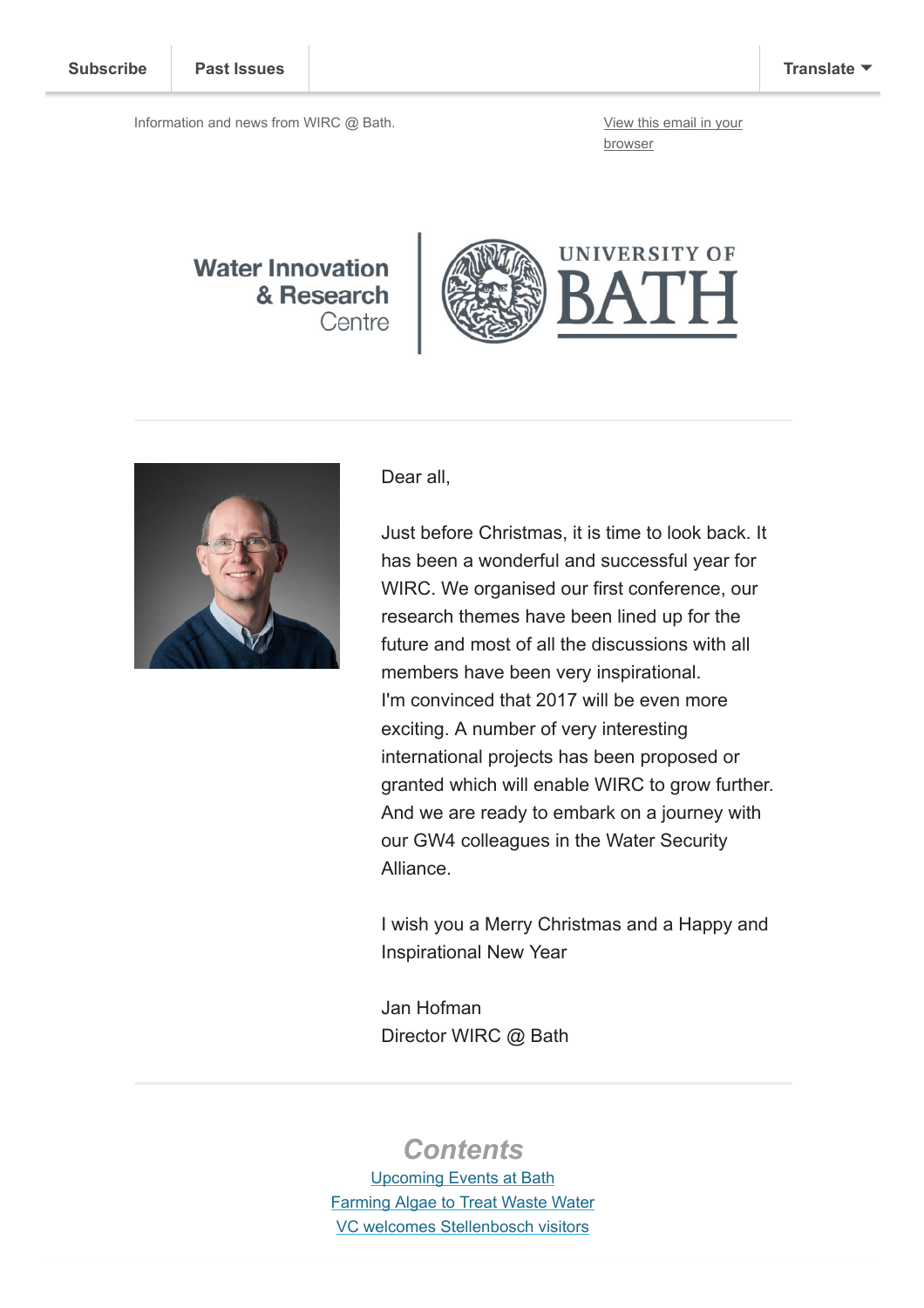# <span id="page-1-0"></span>Upcoming Events at Bath

19 January 2017: [WIRC Colloquium - Martin Shouler, Arup](http://www.bath.ac.uk/research/centres/wirc/events/martin_shouler.html)

25 January 2017: [WIRC Open Discussion Day](https://cms.bath.ac.uk/research/centres/wirc/events/wirc_open_meeting_16)

[16 March 2017: The effects of oxygen availability and biogeochemical cycling](https://cms.bath.ac.uk/research/centres/wirc/events/wirc_open_meeting_16) on water quality in lakes, reservoirs and oceans - Dr Lee Bryant

30 March-12 April 2017: [Wetskills United Kingdom 2017](http://wetskills.com/event/wetskills-united-kingdom-2017/)

10-12 April 2017: [18th UK-Young Water Professionals Conference](http://www.bath.ac.uk/research/centres/wirc/events/ywp.html)

[11-12 April 2017: 13th UK Young Coastal Scientists and Engineers Conference](https://cms.bath.ac.uk/research/centres/wirc/events/ycsec2017.html) (YCSEC)

## <span id="page-1-1"></span>Farming Algae to Treat Waste Water

#### By [Dr Tom Arnot](http://www.bath.ac.uk/chem-eng/people/arnot/) and Professor Rod Scott

A collaborative project between the University of Bath's Water Research & Innovation Centre (WIRC) and Wessex Water is using high rate algal ponds to remove nutrients from waste water and creating an added value by-product. The £0.45M project is funded by UKWIR and forms part of their phosphorus removal trial programme.

Every day over 11 billion litres of wastewater is produced in the UK through domestic and industrial use. This wastewater must be cleaned, or treated, before it can be safely released back into the environment or risk causing serious harm to both human health and nature. As a chemical engineer, my work through the [Water Research Innovation Centre at Bath](http://www.bath.ac.uk/research/centres/wirc/) is about researching better, more efficient methods for wastewater treatment. One area of this work involves a particular focus on how we might use natural and sustainable solutions for our wastewater challenges.

One of these challenges is of course finding solutions to reduce the levels of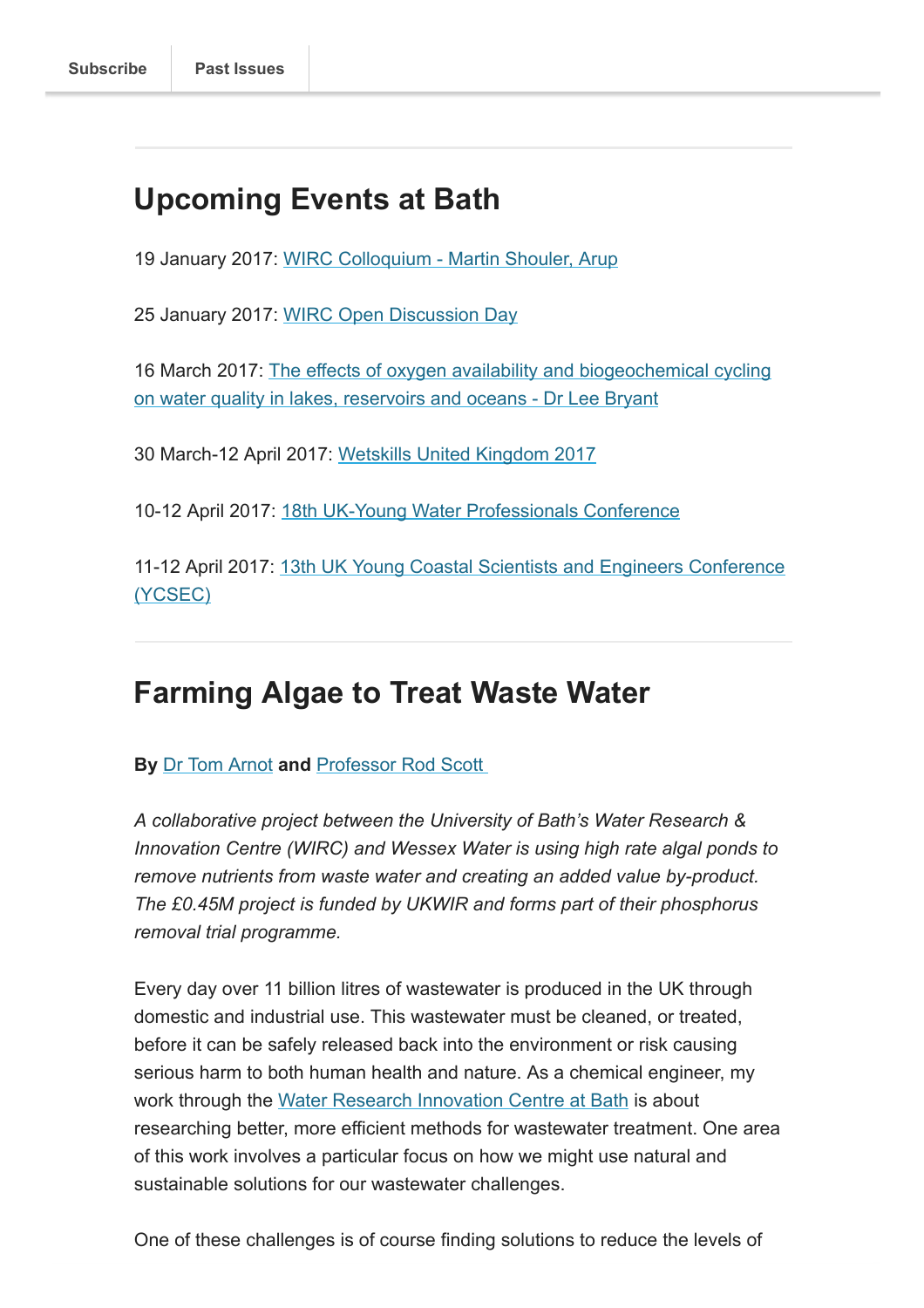sewage treatment works (SWTs) are overall achieving high rates of nutrient remove, more needs to be done if we are to meet the challenging targets.

In the lead up to 2020 water companies across England will be trialling a range of new and different technologies aimed at finding a sustainable and effective solution for phosphorous removal, as an alternative to the traditional and increasingly expensive approach to ferric dosing. These technologies include the use of magnetite, and at least two different approaches to the use of algae. One of these is a project we've pioneered with Wessex Water – a installation involving high rate algae ponds (HRAPs) which we've installed at the SWT in Beckington in Somerset.

The principle behind HRAPs is a simple and satisfying one. In essence they are shallow ponds where the waste water being treated is continuously circulated by paddlewheels. Within each pond, algae harness sunlight to grow and draw nutrients from the waste water, they use carbon dioxide from a low rate gassing process. If algal growth is successfully maintained, very low levels of phosphorus (and nitrogen) are left on the water as the majority are locked up by the algal biomass. The water and algae mixture then transfer to a tank where gravity separated occurs. From this tank we get cleaner water which can be returned to the environment or reused, and nutrient rich algae biomass that can be used as biofuel or an agricultural fertiliser, or simply blended with digestate from other treatment works as a fertiliser supplement.

Through collaboration with Wessex Water and this pilot trial at Beckington we hope that we can demonstrate how a natural system like algae can be used to treat waste water on a small scale. We will be assessing treated water quality, the algal biomass which is produced, energy consumption, and capital expenditure. We will also explore options for further use or processing of the algal mass for value recovery. In parallel with this work we have a postgraduate student project funded by the EPSRC Centre for Doctoral Training in Water Informatics: Science and Engineering. He is working on metabolic modelling of algal metabolism, and directed evolution to improve algal performance in relation to phosphorus uptake, and to further refine the operating conditions in the HRAP systems. Together this information will provide the basis for a techno-economic evaluation of the potential for HRAP treatment to be deployed at larger-scale sites. Here the challenge will be in bringing down the cost of treatment to levels that are truly competitive with existing and established alternatives.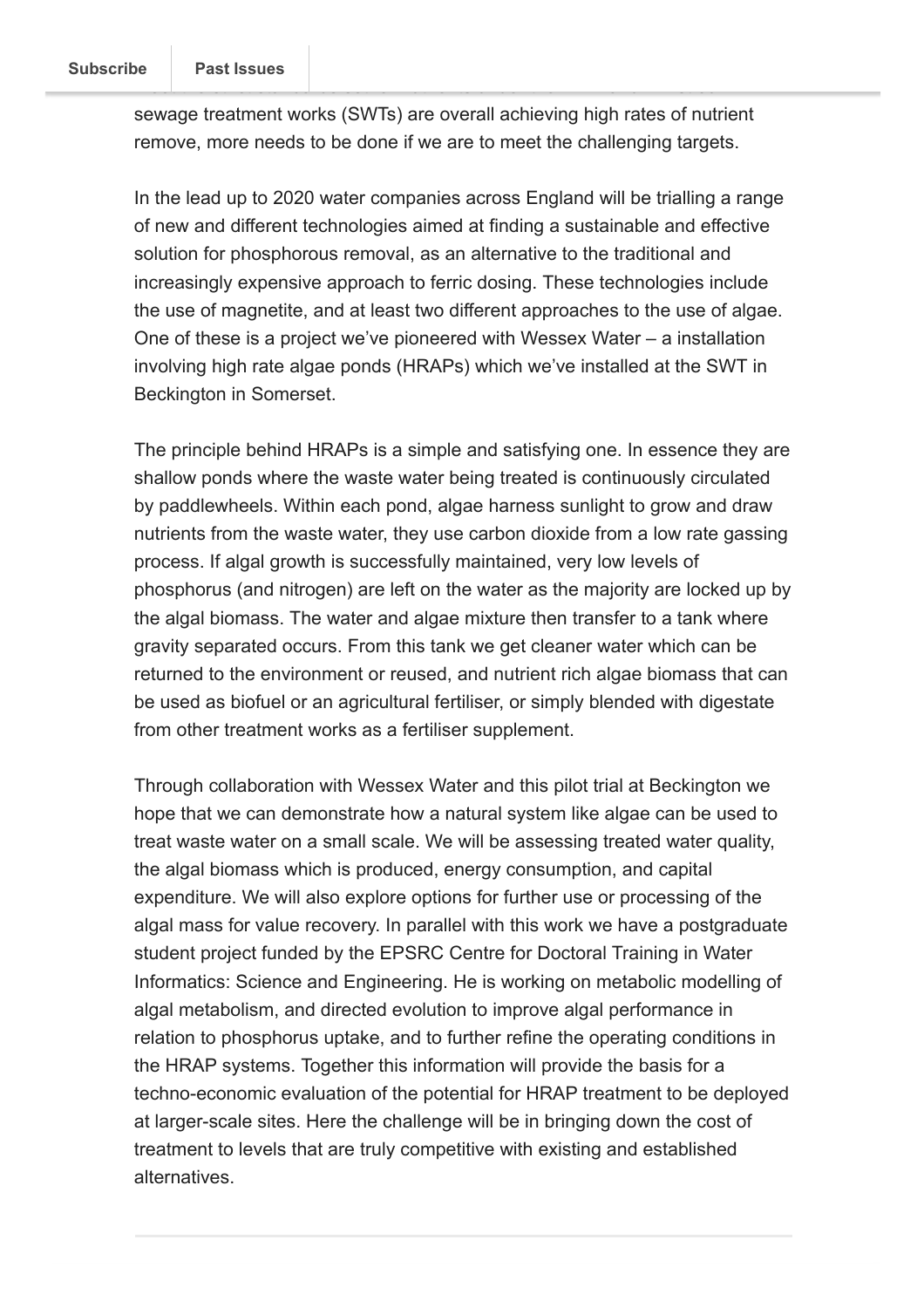<span id="page-3-0"></span>Professor Wim de Villiers, Stellenbosch University's Rector and Vice-Chancellor, met staff from across the University on Tuesday 15 November during his first official visit to the Claverton campus since taking office.



Professor Dame Glynis Breakwell with Professor Wim de Villiers

Stellenbosch, one of South Africa's leading universities, has been an important strategic partner since 2013 with active collaborations between our Centre for Sustainable Chemical Technologies and their Department of Chemistry & Polymer Science, as well as our Water Innovation & Research Centre and Stellenbosch's Water Institute.

Professor de Villiers and his wife Catherine were greeted by Professor Bernie Morley, Deputy Vice-Chancellor & Provost, before taking part in discussions about existing and potential research links with colleagues from the School of Management, Pharmacy & Pharmacology, Health, Chemical Engineering and Social & Policy Sciences.

Professor Stephen Ward said: "It was exciting to identify the potential for collaboration between their Centre of Infectious Diseases and our neuropharmacology and inflammation research, as well as their mental health information centre. Both could create strong applications to the RCUK Global Challenges Research Fund. Our epidemiological work, teaching and knowledge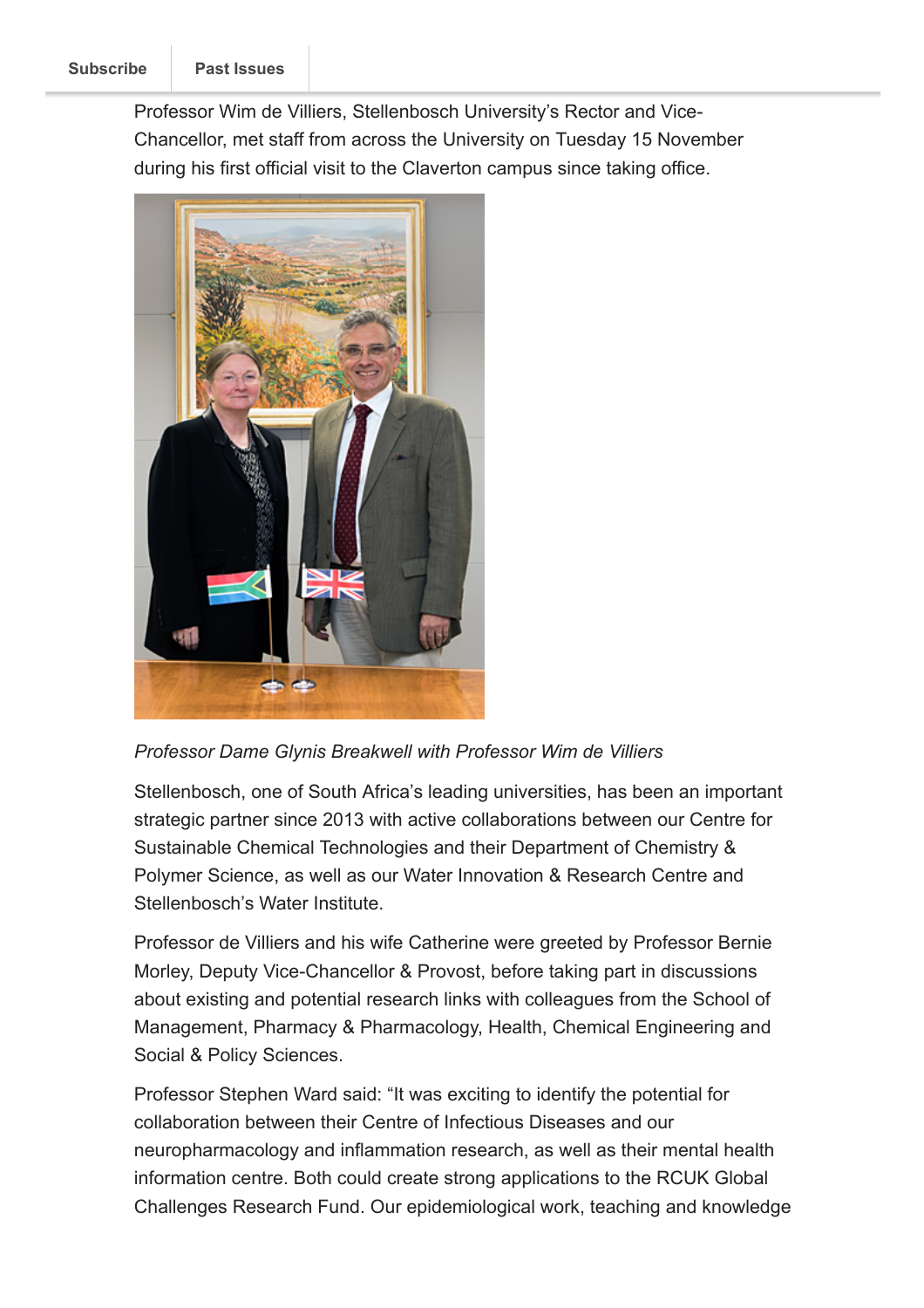After a tour of the Claverton campus with Mr Martyn Whalley, Director of Estates and Lucy Woodcock, SU President, our visitors met with President and Vice-Chancellor, Professor Dame Glynis Breakwell, to discuss recent developments in our partnership.

Dame Glynis noted: "Stellenbosch University is an excellent and much-valued partner. As part of the U4C Network, along with Zhejiang University and UNICAMP, we are working together to address major economic, political and social issues and influence policy makers nationally and internationally. This visit has enabled us to further strengthen our strategic relationship and to explore potential new research collaborations in a number of disciplines."

# <span id="page-4-0"></span>WssTP Brokerage Event and Working Group meetings

On 23 and 24 November the Water supply and sanitation Technology Platform organised their yearly Brokerage event. The day started with presentations from the European Commission with information about the different Horizon2020 programmes and the importance of water. Water is back as a topic on the political agenda of the Commission. This means that most probable H2020 will have significant and explicit water related calls again in the next round (2018-2019). Unfortunately, no information about the content of these calls was given yet.

WssTP as a representative organisation the European water sector, has recently developed a vision on the water cycle until 2030 and a connected Strategic Innovation and Research Agenda (SIRA). This common vision will be used to influence the European policy makers and keep water at a high level on the political agenda. Water is a key factor in our society. Water is required for public health, economic prosperity, creating jobs and is important for the development of a circular economy. The new Vision aims at multiple use of water for multiple purposes and the use of ICT ('Digital water') to optimise systems and create new opportunities for sustainable water management.

During the brokerage event there were possibilities to meet on a one to one basis with different companies and stakeholders. I have met with Vitens (Dutch Water Utility), Anglian Water, Suez, CTM, Rietland and INL (International Iberian Nanotechnology Laboratory).

On the second day the Working Groups had their annual meetings. I chaired the Urban Water Pollution group, where we were discussing the organisations